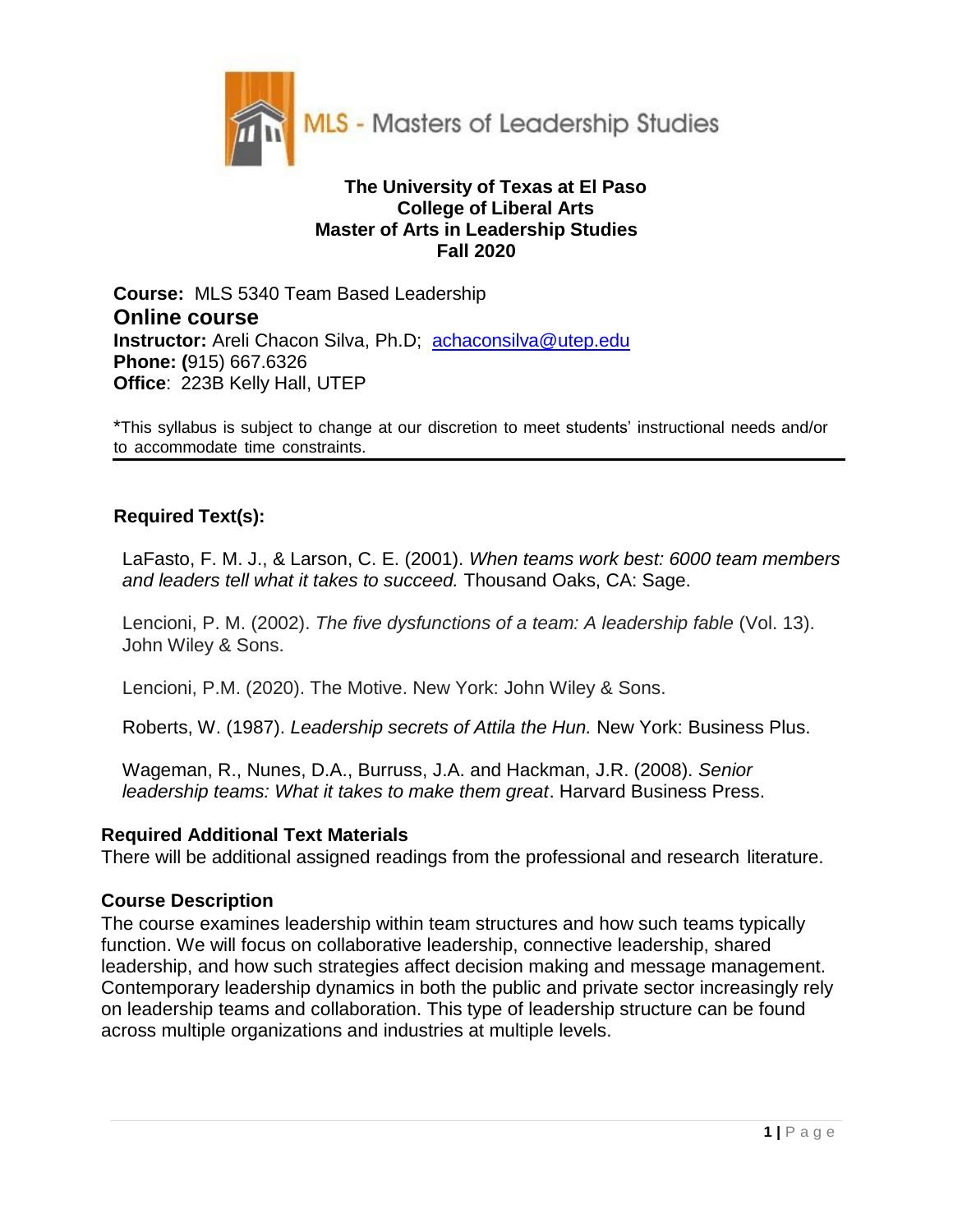

**Course Objectives**: By the end of the class, you will be able to:

- Identify and analyze problems related to group decision making and team effectiveness
- Develop and propose solutions to problems related to group decision making communication and processes
- Understand conditions and requirements for the use of teams to solve difficult problems within organizations
- Use key theories in leadership to help you lead or participate in leadership teams effectively

# **Time frame**:

# **8 weeks (from Monday October 19 to Friday December 11, 2020)**

**Course Expectations:** To create and maintain a positive learning environment, you are expected to take responsibility for your learning and play an active role in developing your academic skills and your own leadership development. To this end, you are each expected to aspire to excellence.

- **Nature of the course:** Students will work individually and in teams. Each module will have a weekly work menu to guide students through the content and identify assignments, assessments, forum postings or blogs to be completed either individually or in teams.
- **Managing your online time:** The rule of thumb is to allot approximately 3 hours studying for every credit hour taken. Thus, you should plan to spend a minimum of 9 hours per week on this class beyond the time you spend on Blackboard. This is a standard recommendation used by American Universities.

 As an online student, most of your classes and school activities can be done at the time of your choosing, but you will do yourself a favor if you stick to a fairly strict schedule. One way to stop yourself from procrastinating is to set aside specific hours for your online class every single day. "Check in" with your class **DAILY** as well to keep up with any Announcements and E-mails we may have sent.

 **For discussion board participation: You must post at least two original responses plus two comments to your peers's posts in reaction to the week's discussion questions from the readings, the learning enhancement topics (TED talks), and/or team work.** In short, you will post a minimum of two comments and respond to a minimum of four posts per week. Many of the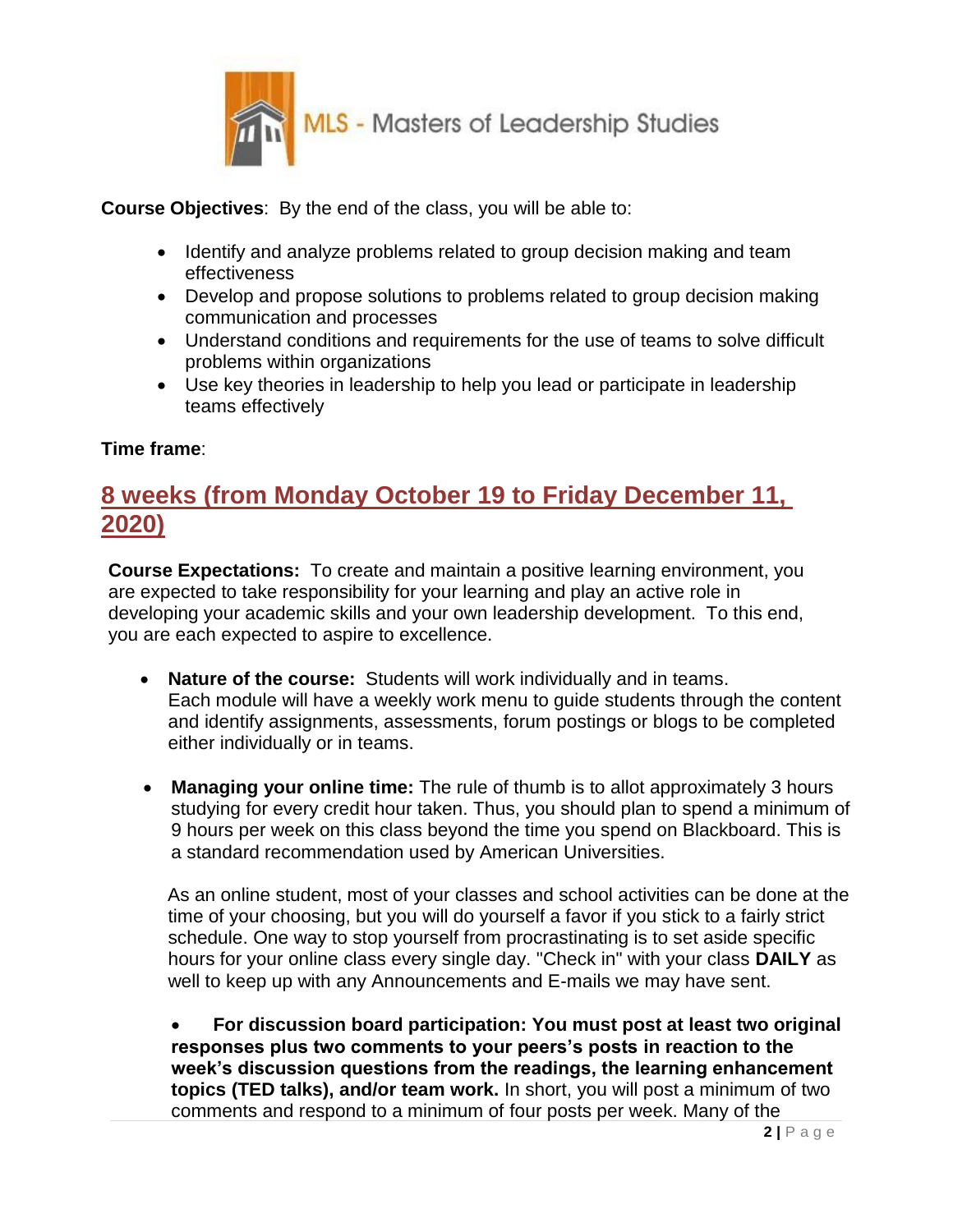

discussion topics will be tied to the course readings/materials; as such, you will need to invest some time in these activities. Your posts can be of varying lengths. We encourage you to write at least 150 words or more in your typical discussion postings. Overall, we would like to see some lengthy, some average, and some short responses. Short means a few sentences. Simply posting terms such as "Yep" or "I agree" will not suffice as short replies.

- **Deadline**
	- $\triangleright$  The deadline for original discussion posts is 11:59 p.m. MST every Tuesday. (With the exception of week #1, is due on Wednesday)
	- $\triangleright$  Replies to team group or colleagues are due by 11:59 p.m. MST every Sunday.
	- $\triangleright$  Written assignments will have specific due dates and times and they will be specified on the Course Calendar.
- **Leadership Café:** Students must actively participate in online discussions and may visit a section established exclusively for them to share ideas. The Leadership Café (students only forum) is an online space where you can discuss ideas, ask questions, and share concerns with your peers. We are also here to help but also respect students' rights to also work with peers without instructor input. If there is a topic that surfaces in the café and that needs to be addressed by us, please feel free to email either or both of the instructors.
- **Instructor's Online Presence:** Like you, I am committed to this class and will be online **DAILY**. I check my UTEP email several times a day, so if you need to reach me, please email me at: [achaconsilva@utep.edu](mailto:achaconsilva@utep.edu) I am also available via telephone. If you want to reach me via cell phone, feel free to do so.
- **Plagiarism:** Plagiarism means using someone else's work without giving that person direct credit. This includes using written text from any source or another's ideas. Academic dishonesty is an affront to the pursuit of knowledge and a student's integrity. Acts of plagiarism/academic dishonesty are serious and will be dealt with according to UTEP policy. Graduate students are expected to be cognizant of and adhere to university policies. If you have questions about what constitutes academic dishonesty, speak to me or refer to the UTEP Graduate Catalog or the APA Manual.
- **Assignments:** It is expected that out-of-class written assignments will be typed (word processed  $-12$ " font) using APA ( $7<sup>th</sup>$  ed.) format free of mechanical errors, and adhere to standards of professional writing. EVERY WRITTEN ASSIGNMENT WILL HAVE AN APA FORMATTED COVER PAGE WHICH INCLUDES THE AUTHOR(S) NAME(S). You should keep a copy of every assignment. Keep all returned assignments until your final grade is posted.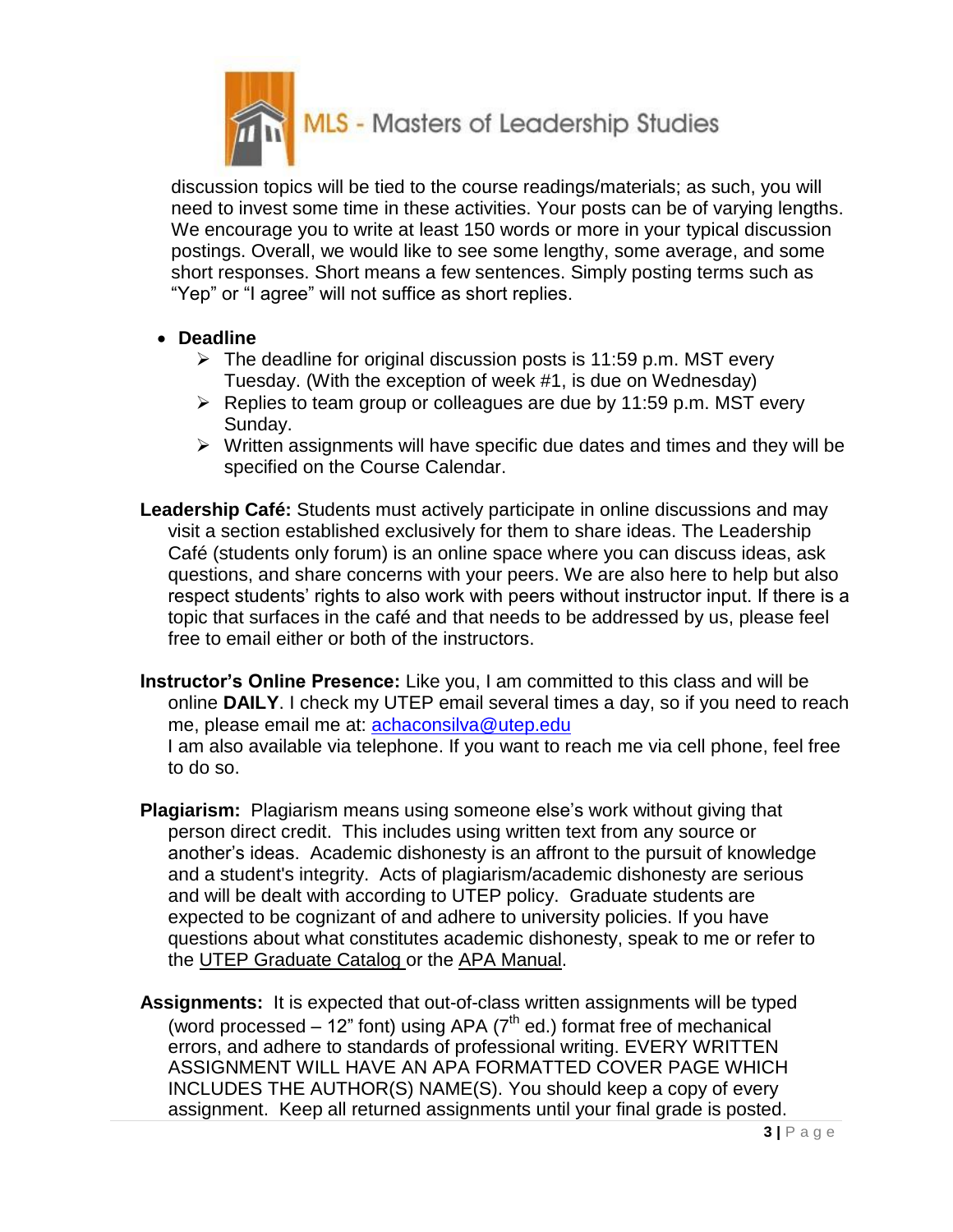

Read assignment directions carefully, budget your time, and start early on each assignment so you are finished and have time to **proofread** and **edit** before due dates. This will allow you enough time to take your assignments through multiple drafts and to devote rigorous thought to them.

An assignment that does not adhere to the directions will not receive a passing grade. If you have any questions or if you do not know what any of the grading criteria please ask. I am available by e-mail and will respond as quickly as possible. I will respond much more quickly to email inquiries than to telephone messages.

- **Special Help:** Because this is a graduate-level class, you should possess those communication skills (reading, writing, listening, speaking, thinking, viewing, and visually representing) and computer skills that are necessary for you to express your thoughts in effective language and also complete and submit those assignments.
- **Disabled Student(s):** If you have or believe you have a disability which may affect your ability to perform successfully in this course, you are encouraged to discuss this in confidence with the Disabled Student Services Director. You may call 915.747.5148 visit them online at: [www.utep.edu/dsso. S](http://www.utep.edu/dsso.)tudents who have been designated as disabled must reactivate their standing with the DSSO on a yearly basis.

**Performance Assessments**: To be eligible for a course grade, the student must complete **all** the requirements listed below.

- Read the textbooks and other assigned readings. Participate **positively** in all group and individual on-line activities.
- **Grading Scale:** A = 90-100% (excellent), B = 80–90% (superior), C = 70- 79% (competent),  $D = 60-69%$  (below competent),  $F = 0-59%$  (failing). Grades will be arrived by summing points earned on the following assignments:

## **Activity or Assignment Points available**

| Self-introduction                                                                                                       | 5  |
|-------------------------------------------------------------------------------------------------------------------------|----|
| Online Quizzes (4) – worth 5 points each                                                                                | 20 |
| Weekly Online discussion questions                                                                                      | 25 |
| Assignments (4):                                                                                                        |    |
| 1) Individually write a 1-2 page paper describing an experience you have had<br>working in a Team Leadership position - | 10 |
| 2) 3-5 page Team-written paper based on the Children's Boston Hospital case                                             | 5  |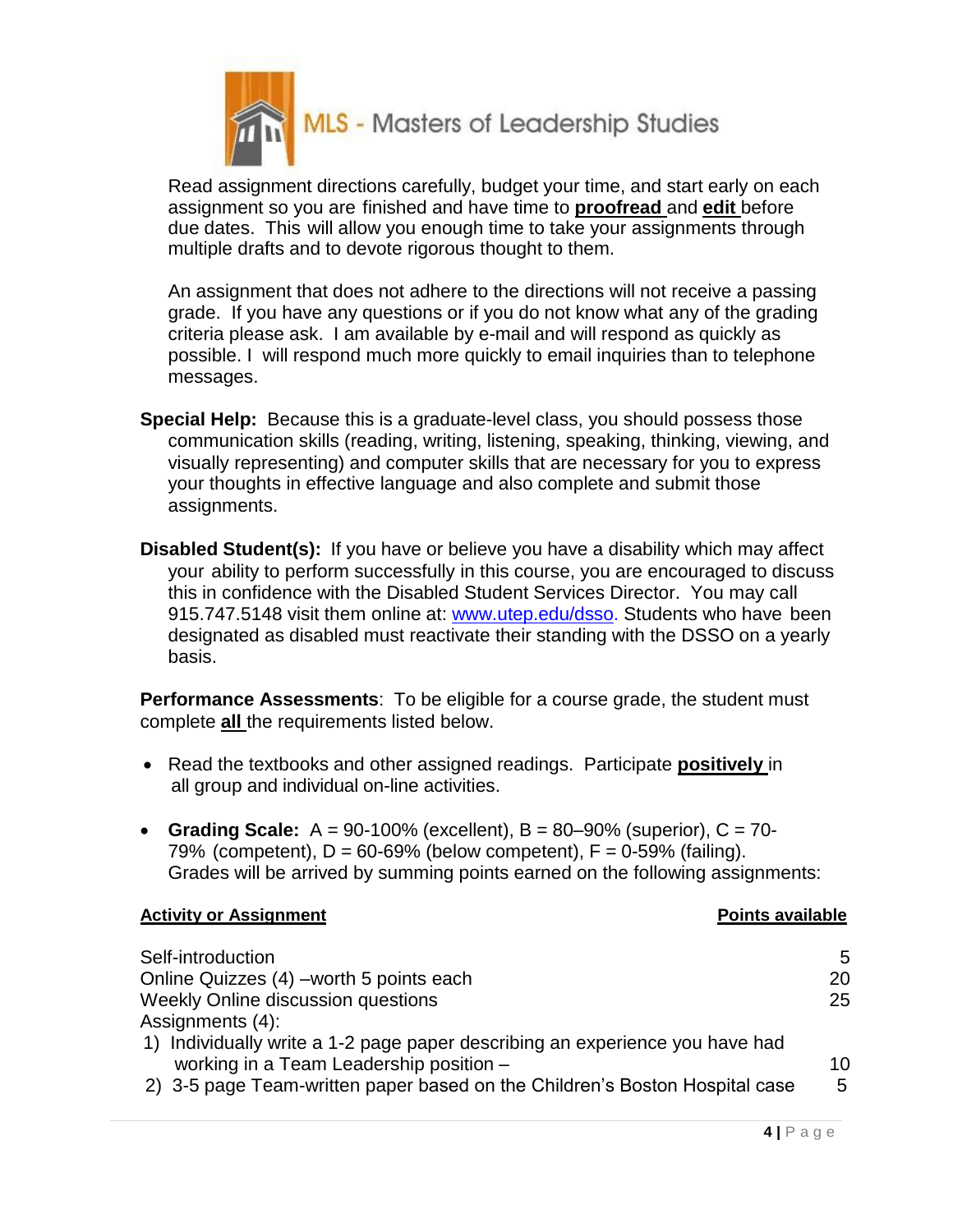

- 3) 8-10 page midterm paper on team leadership written in teams, based on Gen Rebecca S. Halstead case 10
- 4) 12 page final paper on team leadership written in teams based on one case study Ernest Shackleton 20
- 5) Video team presentation of final paper 5

## **Total possible points** 100

\*All assignments will be assessed in relation to the *depth and thoughtfulness* of your work, the *quality* of your attendance, participation, preparation, and completion of all activities, and the *quality and clarity* of your writing. Unless otherwise stated, all assignments are due by midnight of the date indicated on the course calendar and should be submitted through **Blackboard** unless otherwise stated. A grade of "Incomplete" (I) will not be given unless documented evidence of inability to complete the course work is provided.

Wishing you the best,

Dr. C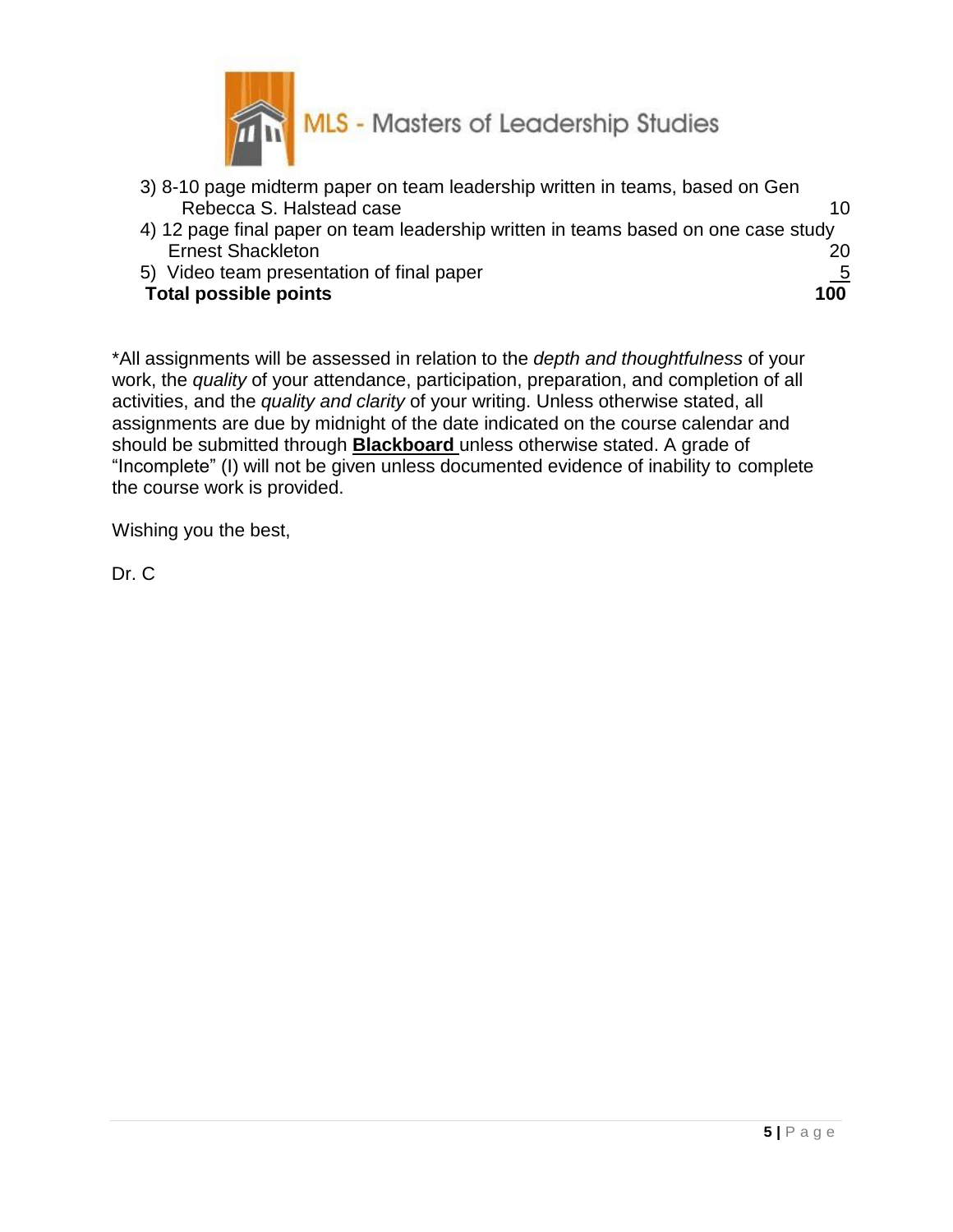

# **Academic Calendar**

## **Week One (October 19th)—Team-based Leadership: What do we know about groups?**

- Readings for the week: Wageman, et al., (2008) The Essentials Preface, Chapters 1 4
- Syllabus and Calendar review (Blackboard home page)
- Self-Introduction (Discussion Board) **Due 11:59 p.m. Tuesday October 20, 2020.**
- Discussion questions based on readings for the week. (Discussion Board) **Due 11:59 p.m. Wednesday October 21, 2020.**
- Learning Enhancement TED talk (Discussion Board) **Due 11:59 p.m. Sunday, October 25st, 2020.**
- **Movie –** Watch "Everest" (2015) the movie and post your analysis and answers in the Discussion Board. **Due 11:59 p.m.** *Monday,* **October 26, 2020.**
- **Assignment # 1:** Individually write a 2-3 page paper describing an experience you have had working on a Leadership position within a team (Individual). Submit in Blackboard. **Due date: Sunday, October 25st, 2020.**

## **Week Two (October 26th)— Team-based Leadership: The Essentials**

- Readings for the week: Wageman, et al., (2008) Chapters 5, 6, and 7 and Leadership and Teaming by Ethan S. Bernstein HBP (course pack)
- Discussion questions based on readings for the week. (Discussion Board) **Due 11:59 p.m. Tuesday October 27, 2020.**
- **Assignment # 2:** 3-5 page Team-written paper based on the **Children`s Hospital Boston** (course pack). Submit in Blackboard. **Due** *11:59 p.m. Sunday November 1st, 2020.*
- *Quiz 1 (Syllabus and preface) will be open until 11:59 p.m. Sunday November 1st, 2020.*

## Week Three (November 2<sup>nd</sup>)—Enabling Conditions for Successful Teams: organizational **climate, and how teams navigate for success**

- Reading for the week: Wageman, et al., (2008) Chapters 8 and 9
- Discussion questions based on readings for the week. (Discussion Board) **Due 11:59 p.m. Tuesday November 3rd, 2020.**
- Learning Enhancement TED talk (Discussion Board) **Due 11:59 p.m. Sunday, November 8th, 2020.**
- **Movie –** Watch "Glory Road" (2006) the movie and post your analysis and answers in the Discussion Board. **Due 11:59 p.m.** *Monday,* **November 9th, 2020.**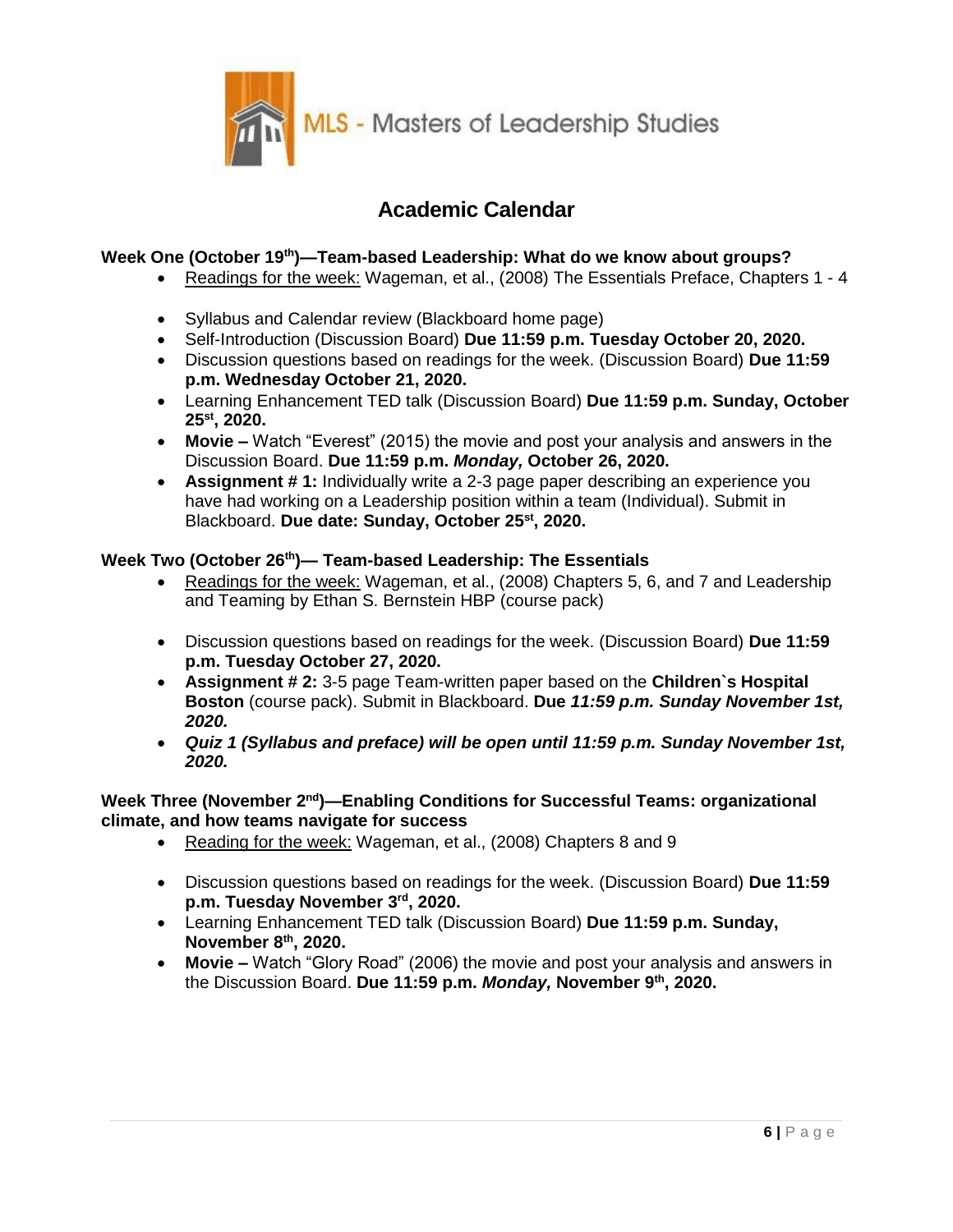

## **Week Four (November 9 th)— Leading a Leadership Team**

- Reading for the week: LaFasto and Larson (2001), Prologue, Chapters 1, 2, and 3.
- Discussion questions based on readings for the week. (Discussion Board) **Due 11:59 p.m. Tuesday November 10th, 2020.**
- **Assignment # 3**: 8-10 page midterm paper on team leadership written in teams based on the Case Study of General Rebecca S. Halstead's Leadership. **Due** *November 15th , 2020.*
- *Quiz 2 will be opened until 11:59 p.m. Sunday November 15th, 2020.*

## **Week Five (November 16th)— The team leader and the organization environment**

- Readings for the week: LaFasto and Larson (2001), Chapters 4, 5, and final word
- Discussion questions based on readings for the week. (Discussion Board) **Due 11:59 p.m. Tuesday November 17th, 2020.**
- Learning Enhancement TED talk (Discussion Board) **Due 11:59 p.m. Sunday, November 22nd, 2020.**
- **Movie –** Watch "Remember the Titans" (2000) the movie and post your analysis and answers in the Discussion Board. **Due 11:59 p.m.** *Monday,* **November 30th, 2020.**

## **Week Six (November 23rd)— The 5 dysfunctions of a Team \*\* Thanksgiving Week\*\***

- Readings for the week: Lencioni (2002). The five dysfunctions of a team. Complete book.
- Discussion questions based on readings for the week. (Discussion Board) **Due 11:59 p.m. Tuesday November 24th, 2020.**
- *Quiz 3 will be opened until 11:59 p.m. Sunday December 6th, 2020.*

## **Week Seven (November 30th)— What is your motive to lead?**

- Readings for the week: Lencioni (2020). The Motive. Complete book.
- Discussion questions based on readings for the week. (Discussion Board) **Due 11:59 p.m. Tuesday December 1st, 2020.**
- Learning Enhancement TED talk (Discussion Board) **Due 11:59 p.m. Sunday, December 6th, 2020.**
- *Quiz 4 will be opened until 11:59 p.m. Sunday December 13th, 2020.*
- **Assignment # 4:** 12 page final paper on team leadership written in teams based on case study of Ernest Shackleton (course pack) Deadline 11:59 **Monday December 14th, 2020.**

#### **Week Eight (December 7th)— Leadership secrets of Attila the Hun**

- Readings for the week: Roberts (1987) complete book.
- Discussion questions based on readings for the week. (Discussion Board) **Due 11:59 p.m. Tuesday December 8 th , 2020.**